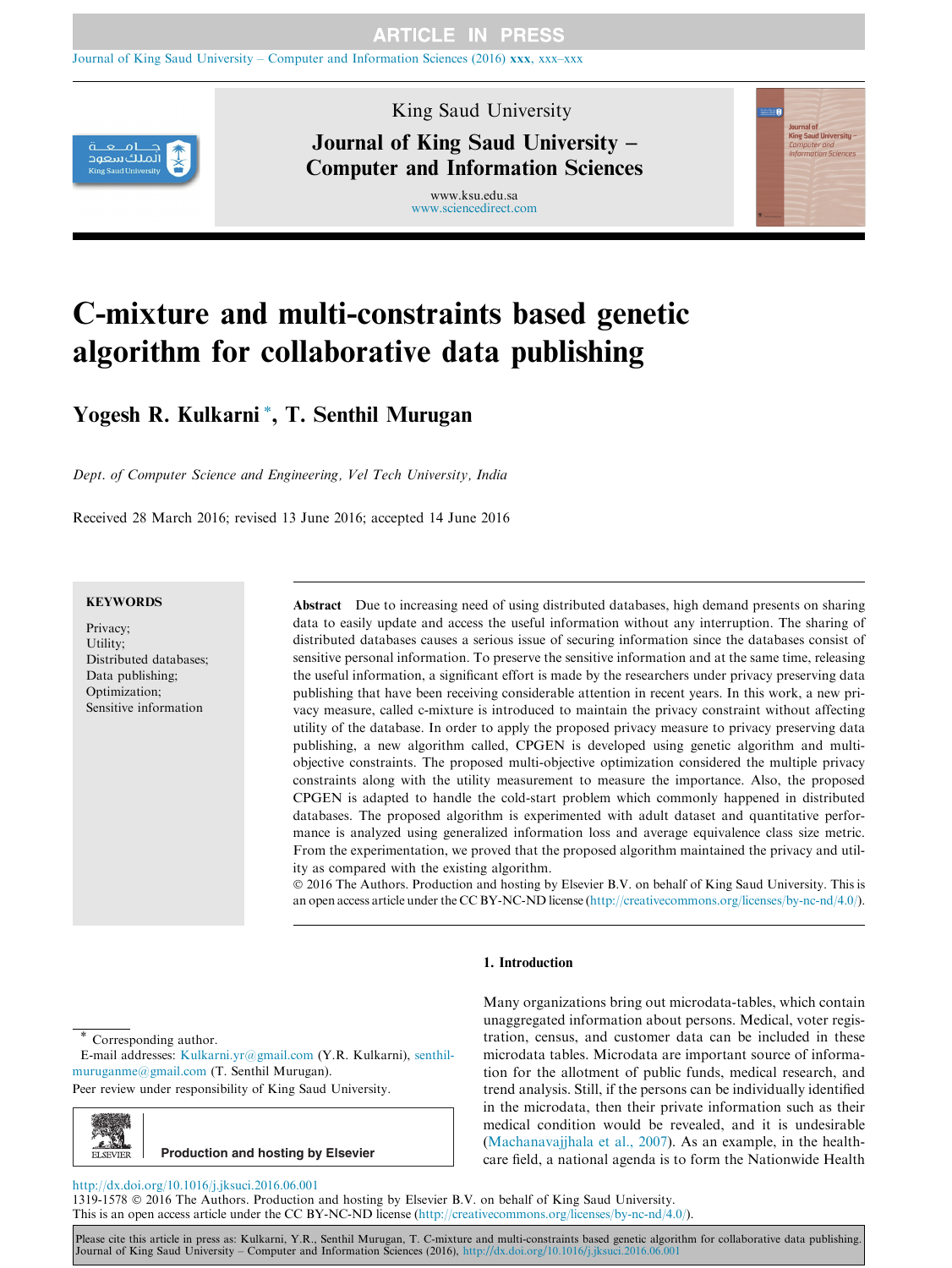Information Network (NHIN) to share information among hospitals and other providers, and support proper use of health information further than direct patient care with privacy protection [\(Goryczka et al., 2014](#page-8-0)). It is important that the sensitive information about the individuals should not be revealed when the microdata are released. Two kinds of information disclosures found out in the literature are identity disclosure and attribute disclosure. Identity disclosure happens when a person is connected to a particular record in the released table. Attribute disclosure occurs when new information about some individuals is revealed, i.e., the released data make it feasible to understand the uniqueness of an individual more precisely than it would be possible before releasing the data ([Jana and Joshi, 2014; Chaytor and Wang, 2010; Soria-](#page-8-0)[Comas et al., 2013; Clifton and Tassa, 2013; Wang et al.,](#page-8-0) [2009; Ghasemzadeh et al., 2014; Fung et al., 2007\)](#page-8-0).

The most important concepts for privacy is anonymity. Anonymity refers to a state where one's identity is completely concealed, and anonymity is sometimes used as a synonym for privacy [\(Byun et al., 2007\)](#page-8-0). Even though k-anonymity prevents from identity disclosure, it is inadequate to avoid attribute disclosure. Anonymous data can protect individuals in two ways. One way is to protect identity privacy, for example by making it not possible to learn to whom a data record is associated. The second way is through attribute privacy, for example making it not possible to know about a specific property of individuals. When collecting databases such as health records, collected by hospitals or government organizations, anonymity has a major role to protect privacy as the information connected to individuals are very sensitive ([EnamulKabir et al.,](#page-8-0)  $2011$ ). There are two methods to achieve in *k*-anonymizing a dataset. First one is suppression, which involves not releasing an entire tuple or a value at all to the third party. Second one is generalization which involves replacing the value or tuple with a less definite but semantically constant value.

The researchers are paying attention toward the research on privacy-preserving data publishing ([Li and Li, 2008; Byun](#page-8-0) [et al., 2006](#page-8-0)). Anonymization techniques includes (1) hiding the identities by making each record indistinguishable from at least  $k - 1$  other records ([Samarati and Sweeney, 1998\)](#page-9-0)  $(k$ -anonymity),  $(2)$  making sure that the distance between the distribution of sensitive attributes in a class of records and the distribution of them in the whole table is not more than 't' ([Li and Li, 2007](#page-8-0)) (t-closeness), and (3) making sure that there are at least l different values for a given sensitive attribute in each indistinguishable group of records ([Machanavajjha](#page-8-0) [et al., 2006\)](#page-8-0) (l-diversity). The m-invariance is one of the repre-sentative models [\(Xiao and Tao, 2007](#page-9-0)). The basic idea of these techniques is unchanging the set of sensitive attribute values in the group that a tuple belongs to, even if the tuple may be put into different groups in different versions of the microdata. With these restrictions, the present privacy standard is proposed to make them to maintain the better tradeoff between data quality and privacy ([Fu et al., 2014](#page-8-0)).

In this paper, a new algorithm called, CPGEN (C-mixture based privacy genetic algorithm) is developed by combining the genetic algorithm with c-mixture theory which is newly developed here for privacy measurements. C-mixture is a new privacy measure developed in this work by integrating the multiple privacy constrains such as, k-anonymity, l-diversity and m-privacy. In addition, cold-start attack is defined based on

the real time fact that one provider provides a large number of records but other one share less number of data records with more distribution among every group. In order to alleviate this attack, noisy records are inserted into the databases. At first, the input data are directly given to the genetic algorithm which considered the unique encoding of chromosomes for doing anonymization process and the fitness is evaluated using the proposed multi-objective function which considered both utility through generalized information loss and privacy through average equivalence class size metric. Based on the objective function, the better chromosome is selected and it is used further to construct the anonymized data.

The paper is organized as follows: Section 2 explains literature review and Section 3 provides C-mixture principle and its definitions. Section [4](#page-2-0) presents the proposed C-mixture based privacy genetic algorithm for collaborative data publishing. Section [5](#page-5-0) discusses the experimentation and outcome of the proposed method. Finally, conclusion is given in Section [6](#page-8-0).

## 2. Literature review

[Table 1](#page-2-0) presents the review of recent work available for privacy enabled data publishing using different methods like, kanonymization, l-diversity and so on.

## 2.1. Existing challenges

Data publishing requires preservation of privacy to protect the sensitive information hidden in the database. When doing privacy preservation within the database contributed by  $n$ different contributors, three important considerations should be handled based on the attributes. All the quasi-identifiers should have at-least k-duplicate records of every groups. All the sensitive attributes should have l-diverse set of values in every group of data. Also, for dealing with collaborative data publishing, one important attack proposed in [Goryczka et al.](#page-8-0) [\(2014\),](#page-8-0) insider attack which explains about the way of obtaining the sensitive information by colluding with the different data providers needs to be handled. These three challenges should be handled before collaborative data publishing.

## 2.2. Cold start attack

The additional challenge considered here is that if one of the data providers provides large number of records but other one shares less number of data records with more distribution among every groups, then the data provider who shares more number of data can easily track out the sensitive information of a data provider who shares less number of records. This new attack, we named as, cold start attack which should be also taken into consideration to provide more privacy before data publishing.

### 3. C-mixture: a practical privacy definition

This section discusses the c-mixture principle about how to instantiate it with specific definitions of privacy and how to handle with sensitive attributes and number of data providers. In addition, the definitions associated with the c-mixture and example of the proposed constraints are also discussed.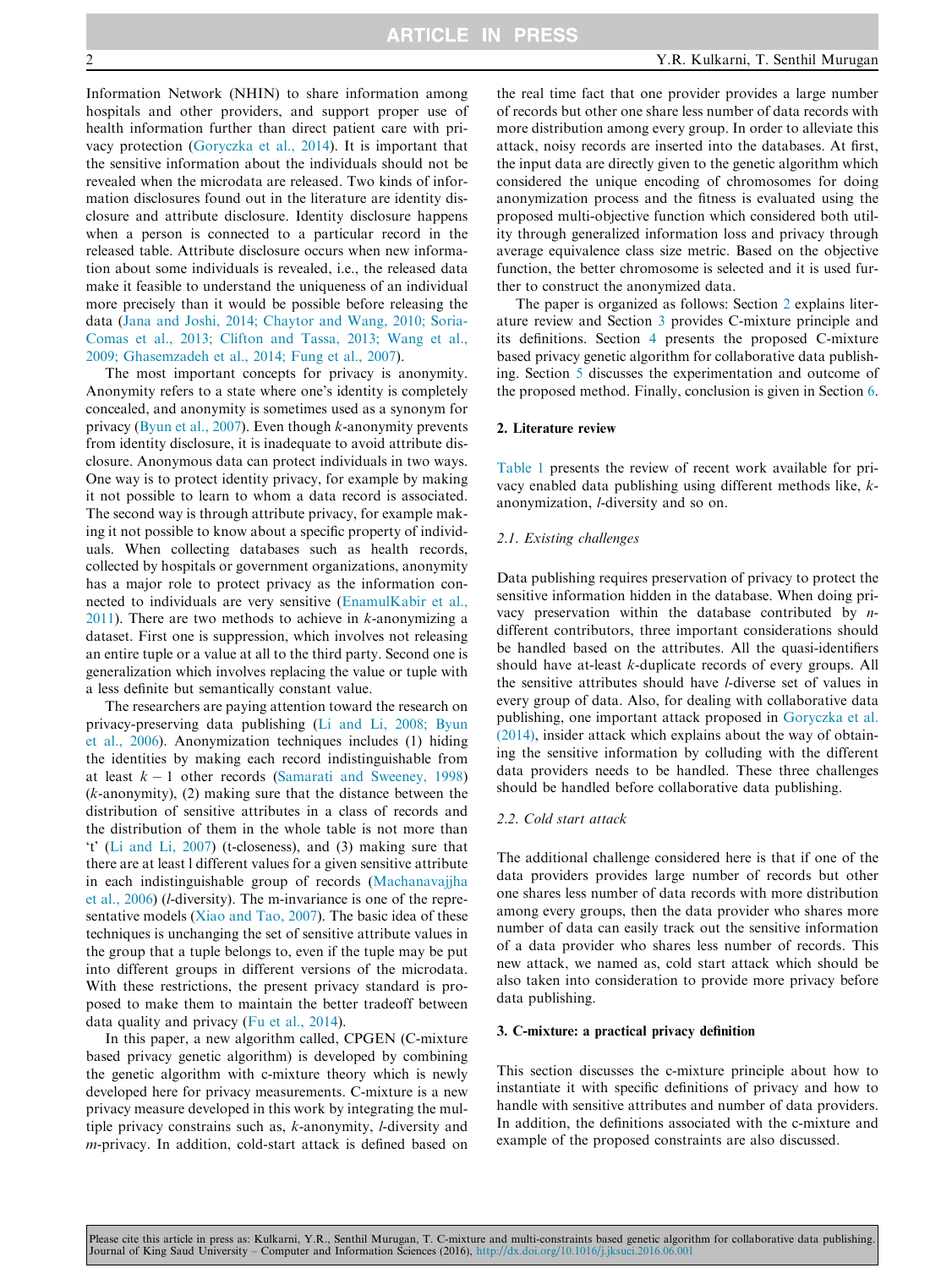# **ARTICLE IN PRESS**

## <span id="page-2-0"></span>C-mixture and multi-constraints based genetic algorithm for collaborative data publishing 3

| Table 1<br>Authors                | Literature review.<br>Contribution                                            | Advantages                                                                                                             | Disadvantages                                                                               |
|-----------------------------------|-------------------------------------------------------------------------------|------------------------------------------------------------------------------------------------------------------------|---------------------------------------------------------------------------------------------|
|                                   |                                                                               |                                                                                                                        |                                                                                             |
| Goryczka et al.<br>(2014)         | $m$ -Privacy and a data provider-<br>aware anonymization algorithm            | Horizontally partitioned data are anonymized at<br>multiple data providers                                             | When data are distributed in a<br>vertical or ad-hoc manner, it is<br>difficult to handle   |
| Fouad et al.                      | A personalized anonymization                                                  | Effectiveness of data disclosure is maintained                                                                         | It is susceptible to bound on the                                                           |
| (2014)                            | technique based on an aggregate<br>formulation                                | while keeping its risk below an acceptable<br>threshold                                                                | estimated utility                                                                           |
| Goryczka et al.<br>(2013)         | Secure distributed data<br>anonymization and integration<br>with $m$ -privacy | Privacy constraint against any group of up to 'm'<br>colluding data is satisfied by the anonymized data                | Managing set-value data is difficult                                                        |
| EnamulKabir<br>et al. $(2011)$    | Systematic clustering problem<br>for $k$ -anonymization                       | Usability for incremental datasets                                                                                     | Suitability of <i>l</i> -diversity using<br>systematic clustering algorithm is a<br>problem |
| Li et al. $(2012)$                | Slicing model for privacy in data<br>publishing                               | Slicing conserves superior data utility than<br>generalization and can be used for membership<br>disclosure protection | It considers randomly generated<br>links between column values of a<br>bucket               |
| HussainKhokhar<br>et al. $(2014)$ | Analytical cost model to<br>measure trade-off between<br>privacy and utility  | Used for perturbative and non-perturbative<br>anonymization techniques                                                 | Miss the trade-off between privacy<br>protection and information utility                    |
| Sun et al. (2011)                 | Distinct (1,a)-diversity                                                      | Improve the present privacy standards to make<br>them maintain the better tradeoff between data<br>quality and privacy | Not fit for multiple sensitive<br>attributes                                                |

Table 2 Sample input data.

| Provider       | Zip  | Gender | Age | Education | Disease         | Expense |
|----------------|------|--------|-----|-----------|-----------------|---------|
| P <sub>1</sub> | 4351 | M      | 25  | 8th       | <b>HIV</b>      | 2000    |
| P <sub>1</sub> | 4353 | M      | 28  | 4th       | <b>HIV</b>      | 3000    |
| P <sub>1</sub> | 4362 | F      | 32  | 8th       | <b>HIV</b>      | 2500    |
| P <sub>1</sub> | 4362 | F      | 33  | 8th       | <b>HIV</b>      | 6000    |
| P <sub>2</sub> | 4354 | M      | 26  | 8th       | <b>Diabetes</b> | 3500    |
| P <sub>2</sub> | 4353 | M      | 28  | 5th       | <b>Diabetes</b> | 4000    |
| P <sub>2</sub> | 4362 | M      | 34  | 4th       | <b>Diabetes</b> | 5000    |
| P <sub>2</sub> | 4361 | M      | 37  | 6th       | <b>Diabetes</b> | 1500    |

## 3.1. C-mixture

A new privacy measure called c-mixture includes three different privacy measures. Let  $T(P, B_i, B_2, B_o, Q_1, Q_2, Q_a, E_1, E_2, E_s)$  be a table and  $Q_i$  be a quasi identifier and  $E_i$  be sensitive attribute and  $P$  is index of data providers associated with it.  $T$  is said to satisfy c-mixture then, (i) (1) QIs should have at-least  $c^2$  % of duplicate records in every groups,  $(2)$  'c' % of well defined values in sensitive attributes of every groups, (3) every group should have  $c'$  % of data providers.

## 3.2. Relative strength

Relative strength is a parameter newly devised here for bringing the privacy constraint from the user input  $(c)$  to  $k$ anonymity, l-diversity and m-privacy. For example, suppose, a user want to maintain  $c \frac{9}{6}$  of the mixture constraint in the table  $T$ , then,  $k$ ,  $l$  and  $m$  value will be directly found out from the  $c$  based on the following equation which is defined as relative strength here.

$$
k = \lfloor N * c \rfloor; \quad l = \lceil r * c \rceil; \quad m = \lceil D * c \rceil \tag{1}
$$

 $c$  is user input ranging from 0 to 1.

### 3.3. C-mixture principle

The principle of c-mixture property is explained with a running example given below. Let us assume the Table 2 is an input table where, zip code, gender, age, education and disease are quasi identifiers. Disease is sensitive attribute and Provider is provider's name of the data records. [Table 3](#page-3-0) is known to be a c-mixture table for  $c = 0.6$ . If an input of c is 0.6, k value is computed by taking floor function after multiplying number of record  $(N)$  and c value. Here, the number of records is eight and c is 0.6. So, the value of k is four. Now, if we check the 4-anonymity of [Table 3](#page-3-0), the condition is satisfied for all the quasi identifiers which have four numbers of duplicate records for every unique attributes. To find the value of  $l$ , ceiling function is taken after multiplying of number of classes in sensitive attributes and c. The number of classes in sensitive attribute is two and the multiplication provides the value of 1.2. The final l-value after ceiling function is two. If we examine the sensitive attribute, we found that it has the 2-well represented sensitive values in every group. Now,  $m$  value is found out by taking ceiling function after multiplying the number of data providers with  $c$  value. Here, the number of data providers is two and input  $c$  value is 0.6 and the final  $m$ -value is two. If we check the *m*-privacy constraint in [Table 3,](#page-3-0) every group has *m* number of data providers. All the three constraints based on the relative strength formula are satisfied for the  $c$  value of 0.6 so we can say that the [Table 3](#page-3-0) is 0.6 mixture data.

## 4. Proposed C-mixture based privacy genetic algorithm for collaborative data publishing

This section presents the proposed C-mixture based privacy genetic algorithm for collaborative data publishing. Here, a new algorithm called, CPGEN (C-mixture based privacy genetic algorithm) is developed by combining the genetic algorithm with c-mixture theory. This proposed algorithm utilizes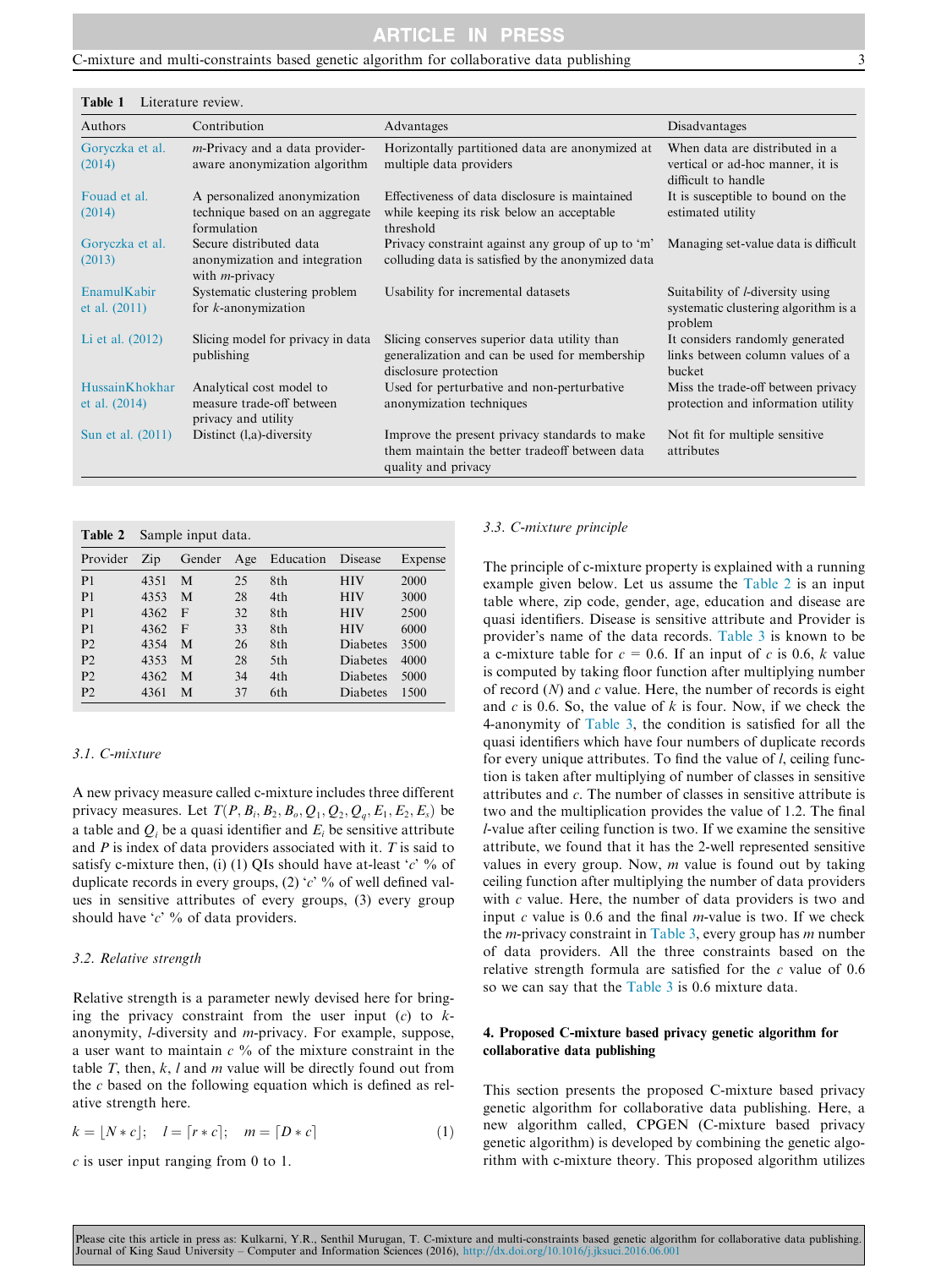| Table 3        | 0.6-mixture input data. |        |             |           |            |         |  |  |  |
|----------------|-------------------------|--------|-------------|-----------|------------|---------|--|--|--|
| Provider       | Zip                     | Gender | Age         | Education | Disease    | Expense |  |  |  |
| P <sub>1</sub> | 435"                    | Gender | $[20 - 30]$ | Primary   | <b>HIV</b> | 2000    |  |  |  |
| P <sub>1</sub> | $435*$                  | Gender | $[20 - 30]$ | Primary   | <b>HIV</b> | 3000    |  |  |  |
| P <sub>2</sub> | $435$ <sup>*</sup>      | Gender | $[20 - 30]$ | Primary   | Diabetes   | 3500    |  |  |  |
| P <sub>2</sub> | $435*$                  | Gender | $[20 - 30]$ | Primary   | Diabetes   | 4000    |  |  |  |
| P <sub>2</sub> | $436*$                  | Gender | $[30 - 40]$ | Primary   | Diabetes   | 5000    |  |  |  |
| P <sub>2</sub> | $436*$                  | Gender | $[30 - 40]$ | Primary   | Diabetes   | 1500    |  |  |  |
| P <sub>1</sub> | $436*$                  | Gender | $[30 - 40]$ | Primary   | <b>HIV</b> | 2500    |  |  |  |
| P <sub>1</sub> | $436*$                  | Gender | $[30 - 40]$ | Primary   | <b>HIV</b> | 6000    |  |  |  |

Table 3 0.6-mixture input data.

the generalization concept for anonymization purpose by doing exhaustive search. Fig. 1 shows the block diagram of the proposed collaborative data publishing.

## 4.1. C-mixture based privacy genetic algorithm

Let us assume that a trusted third party (TTP) receives a from the multiple data providers  $P_i$ , each contributing a subset of records  $T_i$ . Each data record coming from the data provider contains provider name, set of quasi identifier, sensitive attributes and other attributes.

$$
T = \{T_i \in P_i; 1 \leqslant i \leqslant D\}
$$
\n<sup>(2)</sup>

$$
T = \{P, B_i, B_2, B_o, Q_i, Q_2, Q_q, E_i, E_2, E_s\}
$$
\n(3)

where,  $P$  is provider's name,  $B$  is common attributes,  $Q$  is quasi identifiers and  $E$  is sensitive attributes. The criteria to be fulfilled are that the TTP should publish the data  $T$  which can be viewable by any service provider so the data to be anonymous  $T^*$  in a better way to avoid the inference of founding information from the anonymous data. The final goal is to make a database  $T^*$  from the data  $T$  by considering all the attacks and should guarantee there is no disclosure of intermediate information during the anonymization.

## (a) Anonymization using solution coding

The first step of the of the c-mixture privacy genetic algorithm is how to encode the process of anonymization into a single vector to do the exhaustive search. The solution can be indicated as,  $S$  which contains the  $q$  number of elements.  $q$  is the number of quasi identifier. Every element in solution  $S$  may vary between the 1 and  $L$ .  $L$  is the number of levels of the quasi attributes based on the taxonomy tree. For example, the taxonomy tree of the example given in [Table 2](#page-2-0) is shown in [Fig. 2](#page-4-0). Here, every quasi attributes are generalized with the parent values based on the L level of generalization. The solution coding for the taken record is given in [Fig. 3](#page-4-0). Here, four elements are presented as the number of quasi attributes is four for the example. Every element may range between 1 and L. For example, if you consider age attribute, level of the age in taxonomy tree is three. So, the values to be placed in the solution may vary between 1 and L.

The solution encoding is then utilized to do anonymization for data publishing. Every levels indicated in the solution  $S$  is used to convert the original data  $T$  into anonymized data  $T^*$ . For example, if the zip code pointing solution element is indicated as 2 (as per [Fig. 3](#page-4-0)), so, we can convert the zip code values presented in table T to the second level of codes presented in the taxonomy tree. This means that the 4351, 4353 and 4354 can be converted to 435\* and 4361 and 4362 can be converted



Figure 1 Block diagram of the proposed collaborative data publishing.

<span id="page-3-0"></span>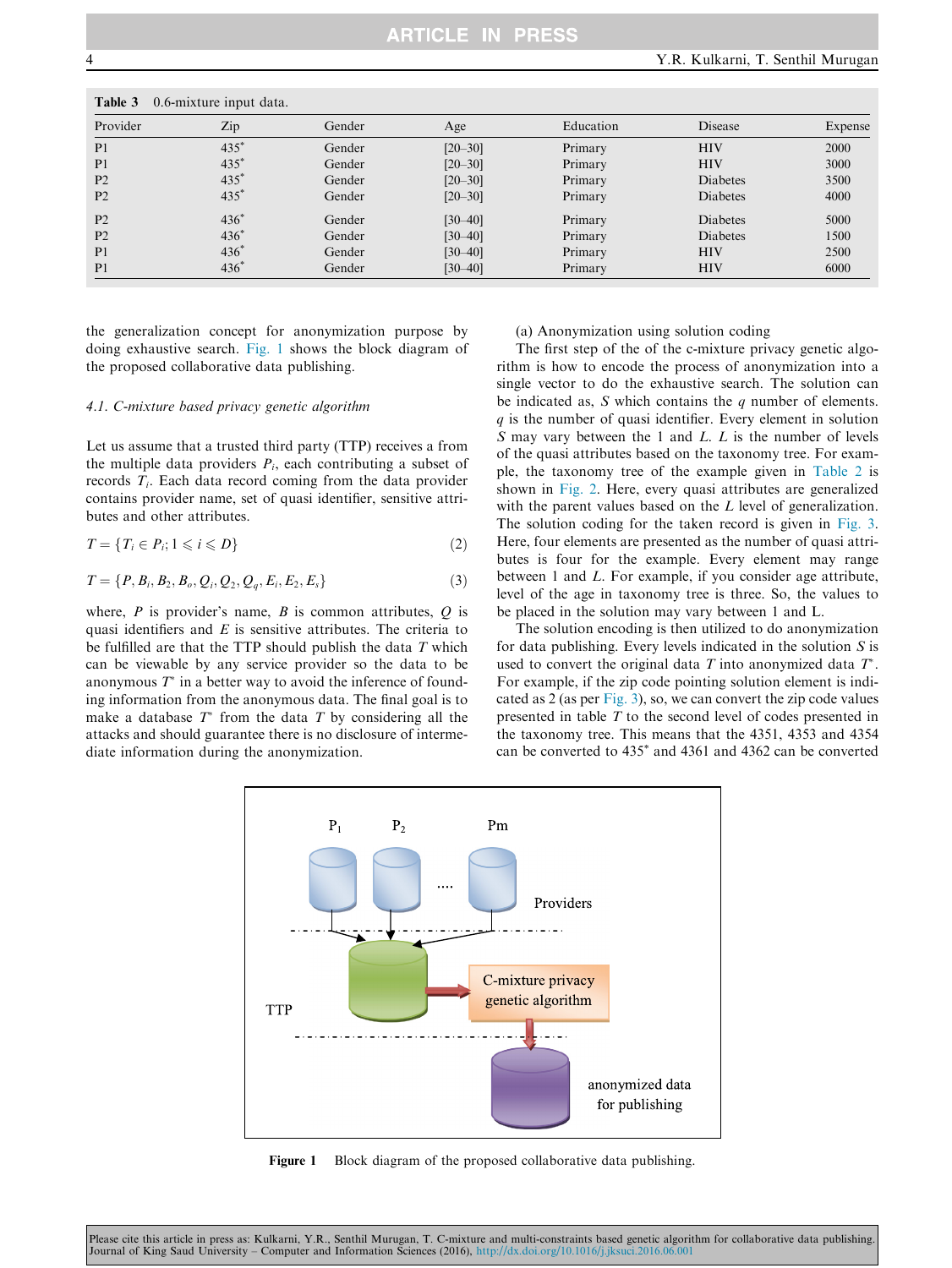## **ARTICLE IN PRESS**

## <span id="page-4-0"></span>C-mixture and multi-constraints based genetic algorithm for collaborative data publishing 5



Figure 2 Taxonomy tree.



Figure 3 Solution coding.

to 436\*. Similarly, gender pointing solution element is encoded as one. This means that 'M' and 'F' can be converted to gender as the first level of information for gender is gender. This mechanism is applied for all the quasi identifier according to the solution encoding procedure. If the solution representation given in Fig. 3 is applied to the original data given in [Table 2](#page-2-0), then the anonymized table  $T^*$  can be as like the table given in [Table 3.](#page-3-0)

(b) Multi-objective optimization formulation for privacy fitness score

The objective evaluation of every solution is performed using the proposed multi-objective criteria which are newly proposed here based on generalized information loss (GenILoss) and average equivalence class size metric  $(C_{AVG})$ [Ayala-Rivera et al., 2014](#page-8-0). The proposed multi-objective optimization framework considered three constrains such as, kanonymity, l-diversity and m-privacy. These three constrains should be satisfied by every solution. Even if the solution satisfied these constraints, the objective is to minimize the utility and maximize the privacy. The three constraints can provide the privacy after anonymization but, utility can be preserved through GenILoss which gives the minimum value if the original table is not generalized. This means that the utility should be high for the lower values of GenILoss.  $C_{AVG}$  is a metric used to measure the privacy through equivalence class. The lower values of  $C_{AVG}$  are better for preserving the privacy. So, these two tradeoffs are effectively integrated into a single function to maintain the privacy and utility along with three privacy constraints. The proposed fitness function is given as follows:

$$
F(S) = \alpha * GenILoss(S) + \beta * C_{AVG}(S)
$$
\n(4)

subject to the following constraints:

(i) 
$$
k \ge f_{ano}(A, T)
$$
  
\n(ii)  $l \ge f_{div}(A, T)$   
\n(iii)  $m \ge f_{pri}(A, T)$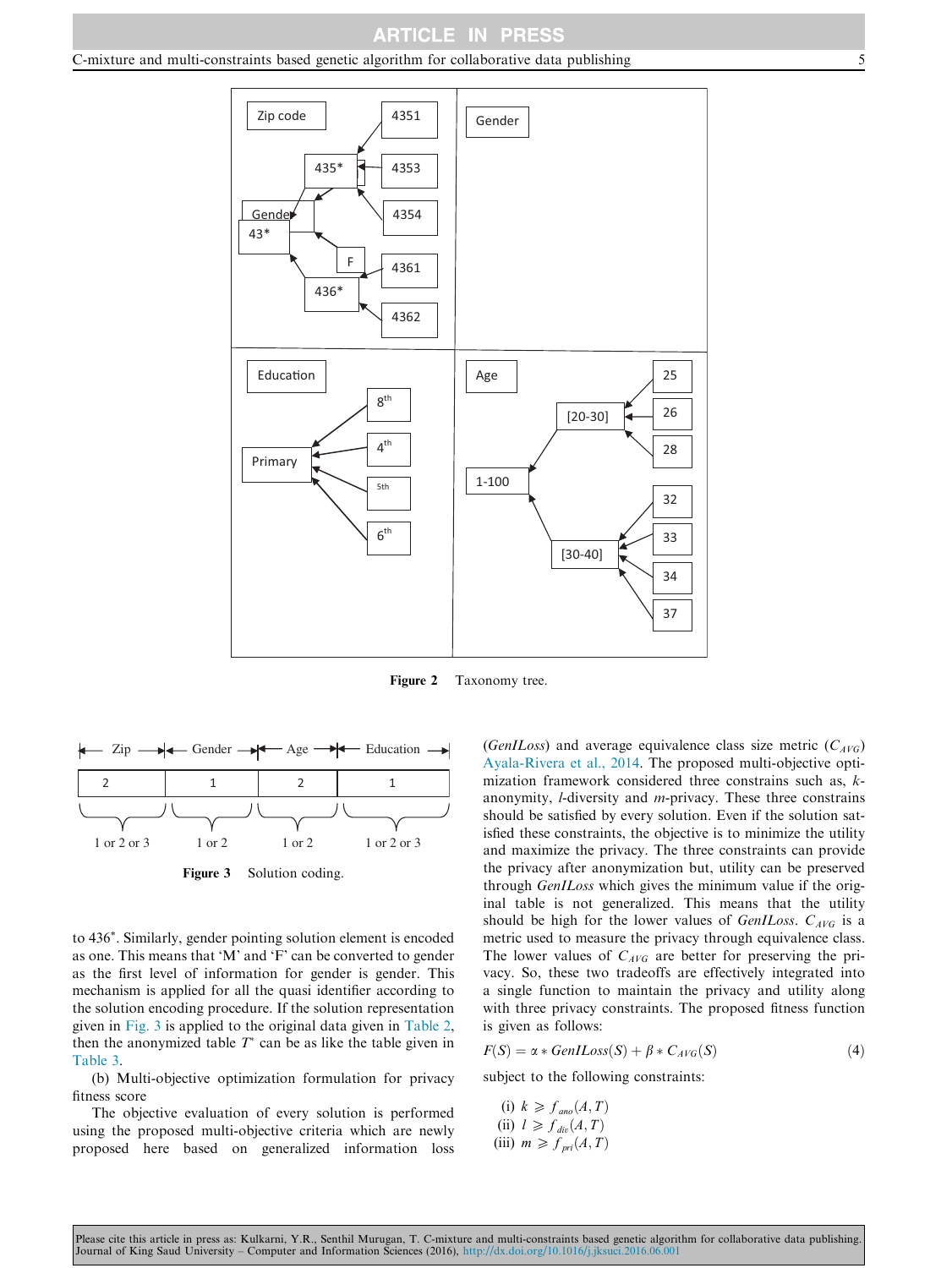<span id="page-5-0"></span>where, 
$$
GenILoss(S) = \frac{1}{N * q} * \sum_{i=1}^{q} \sum_{j=1}^{N} \frac{P_{ij} - L_{ij}}{P_i - L_i}
$$
 (5)

$$
C_{AVG}(S) = \frac{N}{|EQ_s| * k} \tag{6}
$$

Here,  $P_i$  and  $L_i$  are lower and upper bounds of an *i*th quasi identifier.  $P_{ij}$  and  $L_{ij}$  is the upper and lower bound of the generalized interval.  $f_{ano}(A, T)$  is a function to compute the number of duplicate records presented in table T for every sequence value after applying anonymization A.  $f_{pri}(A, T)$  is a function to compute the number of data providers for every groups in the provider after applying anonymization A.  $f_{div}(A, T)$  is a function to compute the number of well represented sensitive values in every group of sensitive attributes.

(c) Genetic algorithm

Genetic algorithm (GA) [\(McCall, 2005\)](#page-9-0) is one of the traditional and popular search algorithm widely applied for optimization problems. GA is developed by taking the genetic process of natural selection, inheritance, crossover, mutation and evolution. This work aims to utilize the GA for privacyenabled data publishing as it requires heuristic search to find the optimal database to publish to third party without violating the privacy and utility. The adapted genetic algorithm for the privacy data publishing consists of the following steps:

Population: The first step of the GA is initialization of population which has a  $n$  number of solutions. Every solution is represented as like the procedure discussed above. Solution is otherwise, called as chromosomes which, are vector representations of solutions to a particular problem. Population can be indicated as follows.

$$
I = \{S_i; \quad 1 \leqslant i \leqslant n\} \tag{7}
$$

where,  $I$  is population,  $S$  is solution or chromosomes,  $n$  number of chromosomes in the population.

Once the population is initialized, privacy fitness is computed as per the privacy fitness score developed newly in this work. Once the privacy fitness is computed for all the chromosomes, it is then undergone selection process.

Selection: Selection is an important step to bring new type of solution into the population according to the natural evolution process. From the population, two chromosomes are to be selected for the evolution process. The selection of two chromosomes is purely based on the probability criteria of fitness score. The fitness score computed for all the chromosomes are then utilized to find the probability of selection based on the following formula.

$$
p_i = \frac{F(S_i)}{\sum_{i=1}^n F_i(S_i)}\tag{8}
$$

where,  $F(S_i)$  is the fitness score of the *i*th chromosomes. This means that a probability of chromosome being selected is proportional to its relative fitness.

Crossover: The two chromosomes selected from the previous step are used here to do cross over operation which produces two child chromosomes. Here, one point cross over operation is utilized. Accordingly, a random number  $\gamma$  is generated in the range of 1 to  $q$  which is the length of the chromosome. Random number,  $\gamma$  points to the location in the selected chromosomes and the solutions are interchanged accordingly. The two parent chromosomes are interchanged their values

based on the random number to obtain new child chromosomes.

Mutation: The two new child chromosomes obtained from the previous steps are then given to mutation operators which act on every child chromosomes to flip one or more allele values. In order to accomplish this task, random number  $\gamma$  is again generated within the range of 1 to  $q$  and the solution value which points based on  $\gamma$  is flipped to some other values which should be in the range of level of taxonomy. Now again, two new child chromosomes are generated.

Fitness assignment and updating population: For the four child chromosomes generated newly from the above steps is then utilized to find the privacy fitness score of the solution. Once the fitness is found out for the four chromosomes, the best chromosome having minimum fitness is replaced with the worst chromosome in the population and the process is continued.

Stopping criteria: The above steps are executed for the number of iterations, t which is the user input for terminating the algorithm. Once  $t$  iterations are reached, the best chromosome,  $S<sub>b</sub>$  is taken out and the anonymization is performed based on the solution representation. [Fig. 4](#page-6-0) shows the pseudo code of CPGEN algorithm.

## 4.2. Adapting CPGEN to cold-start problem for data publishing

This step aims to adapt the CPGEN to handle the cold start problem to be considered in data publishing. In real time scenario, data provider supplies different kinds of data records. The distribution characteristics of data records have great fluctuation because one provider gets the updates of data frequently but, the other one seems to get less updates. In this scenario, the maintenance of *m*-privacy is very challenging. If m-privacy is not maintained in the published data records, the data provider which has more data distribution can easily track the information belonging to other data records (having less data distribution) since it is very less in frequency among the data groups. Also, maintaining of m-privacy is hard. On the other hand, if two data providers collude with each other, the data property of other providers can be easily tracked if the data distribution is not uniform among the data providers. So, in order to handle colluding attack and cold start attack, we randomly add the noisy data into the original database with the name of the provider having minimum distribution. This process of adding noisy records can easily overcome the colluding and cold start attack.

## 5. Results and discussion

This section presents the experimentation and the quantitative results of the proposed CPGEN algorithm. The performance and comparative analysis is also performed with the existing algorithm [\(Goryczka et al., 2014](#page-8-0)).

## 5.1. Experimental set up

The proposed CPGEN algorithm is implemented using Java 1.7 with netbeans IDE 7.3. The experimentation is conducted on Windows 8.1 machines with Intel Core i5 processors and 4 GB of main memory.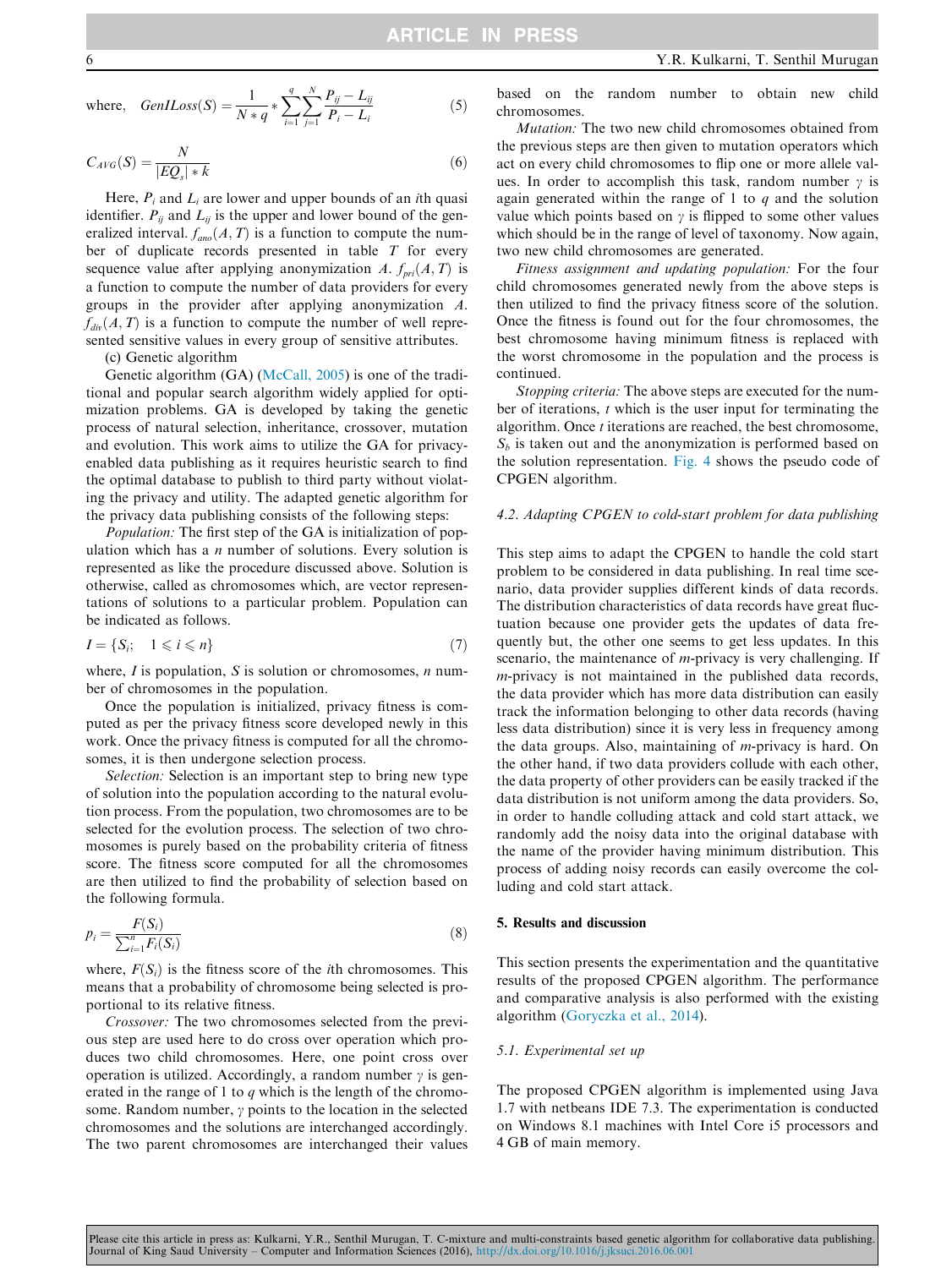## **ARTICLE IN PRESS**

## <span id="page-6-0"></span>C-mixture and multi-constraints based genetic algorithm for collaborative data publishing 7

| ı              | Input: $T$ , $t$ , $c$                                   |
|----------------|----------------------------------------------------------|
| $\overline{2}$ | Output: $S_h$                                            |
| 3              | <b>Start</b>                                             |
| 4              | Initialize population $I$ randomly                       |
| 5              | Perform anonymization of every chromosomes               |
| 6              | Find privacy fitness of every chromosomes, $F(S)$        |
| 7              | <i>iteration=0:</i>                                      |
| 8              | While( <i>iteration</i> $lt$ t)                          |
| 9              | Select two chromosomes based on probability $p_i$        |
| 10             | Apply cross over operator                                |
| 11             | Apply mutation operator                                  |
| 12             | Perform anonymization of new chromosomes                 |
| 13             | Find the privacy fitness of new chromosomes based on $T$ |
| 14             | Update population $\overline{I}$                         |
| 15             | Store the best chromosome $S_h$                          |
| 16             | $iteration = iteration + 1$                              |
| 17             | <b>EndWhile</b>                                          |
| 18             | Return $Sb$                                              |
| 19             | End                                                      |

Figure 4 Pseudo code of CPGEN algorithm.

Dataset description: Adult dataset is otherwise called as, ''Census Income" dataset [\(Adult Data Set, 1996\)](#page-8-0). This data was extracted from the census bureau database. This database consists of 48,842 instances and 14 attributes including both categorical and integer attributes namely, age, workclass, fnlwgt, education, education-num, marital-status, occupation, relationship, race, sex, capital-gain, capital-loss, hours-perweek, native-country. Irish dataset ([Ayala-Rivera et al.,](#page-8-0) [2014](#page-8-0)) is synthetically generated using Benerator. This dataset was created by using the frequency count distributions from the Irish Census 2011.

Evaluation metrics: The performance of the proposed algorithm through utility is evaluated through generalized information loss and average equivalence class size metric [\(Ayala-Rivera et al., 2014\)](#page-8-0) is used to ensure the privacy of the proposed method.

| Analysis of weightage constants.<br>Table 4 |                  |                  |                  |                  |  |  |
|---------------------------------------------|------------------|------------------|------------------|------------------|--|--|
|                                             | GenILoss         |                  | $C_{AVG}$        |                  |  |  |
|                                             | $\alpha = 0.4$ , | $\alpha = 0.6$ , | $\alpha = 0.4$ , | $\alpha = 0.6$ , |  |  |
|                                             | $\beta = 0.6$    | $\beta = 0.4$    | $\beta = 0.6$    | $\beta = 0.4$    |  |  |
| $C = 0.2$                                   | 0.4529           | 0.4529           | 1.25             | 0.3125           |  |  |
| $C = 0.25$                                  | 0.4529           | 0.4529           | 1.002            | 0.2505           |  |  |
| $C = 0.3$                                   | 0.4529           | 0.4529           | 0.98             | 0.2104           |  |  |
| $C = 0.35$                                  | 0.6734           | 0.6734           | 0.625            | 0.2104           |  |  |

| Table 5    | Analysis of number of population. |         |           |         |  |  |
|------------|-----------------------------------|---------|-----------|---------|--|--|
|            | GenILoss                          |         | $C_{AVG}$ |         |  |  |
|            | $n = 4$                           | $n = 8$ | $n = 4$   | $n = 8$ |  |  |
| $C = 0.2$  | 0.4529                            | 0.4529  | 1.25      | 1.25    |  |  |
| $C = 0.25$ | 0.4529                            | 0.4529  | 1.002     | 1.002   |  |  |
| $C = 0.3$  | 0.4529                            | 0.4529  | 0.98      | 0.98    |  |  |
| $C = 0.35$ | 0.6804                            | 0.6804  | 0.625     | 0.625   |  |  |

## 5.2. Performance analysis

Census income dataset: The performance of the proposed algorithm is analyzed with the help of generalized information loss and average equivalence class size metric. Table 4 shows the performance analysis for various values of alpha and beta. The better performance is to obtain the minimum value for both the metrics to minimize the information loss and maximize the gain. For two different set of alpha and beta values, GenILoss is same by achieving the value of 0.4529 and 0.6734 for  $c$  value of 0.2 and 0.35 when alpha and beta is fixed as 0.4, and 0.6. But, in the case of  $C_{AVG}$ , the better value of 0.2104 is achieved when  $\alpha = 0.6$  and  $\beta = 0.4$ .

Table 5 shows the analysis of number of population versus c value. For *n* value of four, *GenILoss* and  $C_{AVG}$  behave similarly. This shows that the number of chromosomes does not affect the performance of the proposed algorithm. When ana-

| <b>Table 6</b> Low values of c. |          |           |
|---------------------------------|----------|-----------|
|                                 | GenILoss | $C_{AVG}$ |
| $C = 0.001$                     | 0.4529   | 104.45    |
| $C = 0.002$                     | 0.4529   | 101.76    |
| $C = 0.003$                     | 0.4529   | 96.15     |
| $C = 0.004$                     | 0.4529   | 76.49     |

Table 7 Analysis of weightage constants.

|                       | GenILoss                          |                                   | $C_{AVG}$                         |                                   |  |
|-----------------------|-----------------------------------|-----------------------------------|-----------------------------------|-----------------------------------|--|
|                       | $\alpha = 0.4$ ,<br>$\beta = 0.6$ | $\alpha = 0.6$ ,<br>$\beta = 0.4$ | $\alpha = 0.4$ ,<br>$\beta = 0.6$ | $\alpha = 0.6$ ,<br>$\beta = 0.4$ |  |
| $C = 0.2$ 0.5         |                                   | 0.5                               | 5.2                               | 4                                 |  |
| $C = 0.25$ 0.5132     |                                   | 0.52                              | $\overline{4}$                    | 3.2                               |  |
| $C = 0.3$ 0.5132      |                                   | 0.52                              | 3.2                               | 2                                 |  |
| $C = 0.35 \quad 0.52$ |                                   | 0.52                              | 12                                | 1.2                               |  |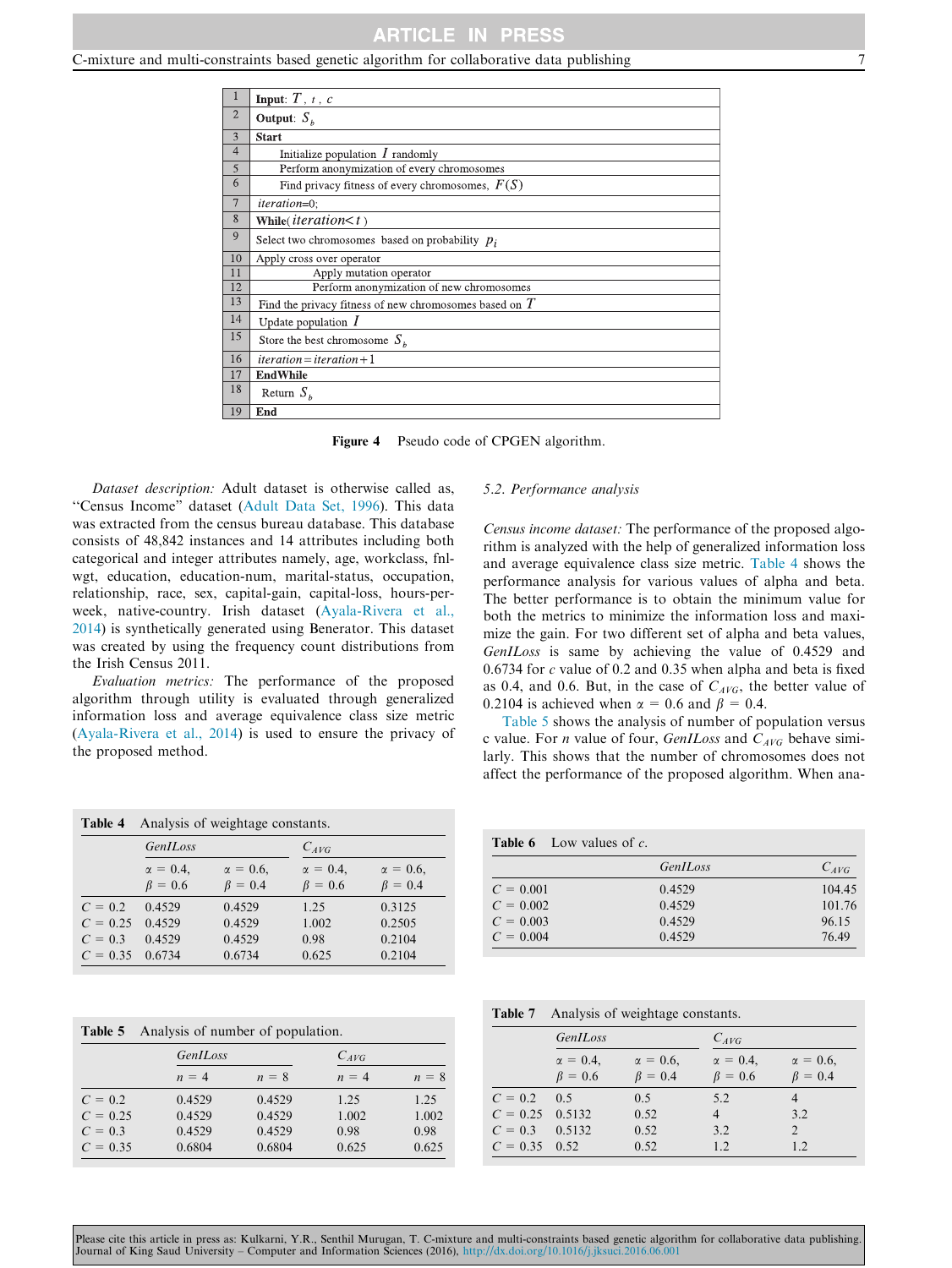|  |  | <b>ARTICLE IN PRESS</b> |  |  |
|--|--|-------------------------|--|--|
|  |  |                         |  |  |

| Table 8<br>Analysis of number of population. |          |         |           |         |  |  |
|----------------------------------------------|----------|---------|-----------|---------|--|--|
|                                              | GenILoss |         | $C_{AVG}$ |         |  |  |
|                                              | $n = 4$  | $n = 8$ | $n = 4$   | $n = 8$ |  |  |
| $C = 0.2$                                    | 0.5      | 0.5132  | 5.2       | 5.2     |  |  |
| $C = 0.25$                                   | 0.5132   | 0.5132  | 4         | 4.2     |  |  |
| $C = 0.3$                                    | 0.52     | 0.52    | 3.2       | 4       |  |  |
| $C = 0.35$                                   | 0.52     | 0.52    | C.        | 12      |  |  |

| <b>Table 9</b> Low values of c. |          |           |
|---------------------------------|----------|-----------|
|                                 | GenILoss | $C_{AVG}$ |
| $C = 0.001$                     | 0.5      | 98.1      |
| $C = 0.002$                     | 0.5132   | 80.2      |
| $C = 0.003$                     | 0.52     | 40.1      |
| $C = 0.004$                     | 0.55     | 10.5      |

lyzing the [Table 5](#page-6-0), the better performance is achieved when  $c$  is set to 0.2 by reaching the value of 0.4529 and 1.25 for GenILoss and  $C_{AVG}$  respectively. From the above analysis, we set  $\alpha = 0.6$ ,  $\beta = 0.4$  and *n* value as four and the experimentation is done with the lower values of  $c$ . [Table 6](#page-6-0) shows the values reached by the proposed algorithm for lower values of  $c$ . Here, GenILoss is almost constant but the  $C_{AVG}$  value is changing frequently. For  $C = 0.001$ , the proposed algorithm obtained the value of 104.45 as  $C_{AVG}$ .

Irish dataset: [Table 7](#page-6-0) shows the analysis of weightage constants for the proposed algorithm. Here, we have fixed two different values for the alpha and beta. Then, C is varying from 0. l2 to 0.35 for performance analysis. Here, the better performance in terms of GenILoss is achieved when the C is fixed to 0.2 and the alpha and beta are fixed to 0.4 and 0.6 respectively. Similarly, the better performance of 1.2 is achieved for  $C_{AVG}$  when the alpha and beta is fixed to 0.4 and 0.6 for the

C value of 0.35. Table 8 shows the performance analysis for varying number of population. Here, the better performance in terms of GenILoss is achieved when the C value is fixed to 0.2. From Table 9, the value of C is increased; the performance is decreased in terms of GenILoss.

#### 5.3. Comparative analysis

The comparative analysis is also performed with the existing algorithm [\(Goryczka et al., 2014](#page-8-0)) and the values are shown in Table 10 for census income dataset. Here, genetic algorithm is executed 100 times and the average performance is computed. From Table 10, we understand that the proposed algorithm obtained the minimum value of 0.4529 for *GenILoss* when  $c$  value is from 0.2 to 0.3. When the value of c is fixed as 0.35, the proposed algorithm obtained the value of 0.6734 as GenILoss but the existing algorithm reached the higher value of 0.6734. When analyzing the performance of both algorithms using  $C_{AVG}$ , the proposed algorithm obtained the value of 1.25 and existing algorithm achieved the value of 5 when  $c$  is fixed as 0.2. So, the proposed algorithm obtained the best performance for all the values of c parameters.

Table 11 shows the effectiveness of the proposed algorithm on Irish dataset. Here, the values of C are varied from 0.2 to 0.35 and the performance is plotted. For all the values of C, the proposed algorithm outperformed the existing algorithm in term of GenILoss: The better performance achieved by the proposed algorithm in terms of GenILoss is 0.45 but the existing algorithm obtained only 0.48. Similarly, in terms of  $C_{AVG}$ , the better performance of 78.8 is achieved by the proposed algorithm. Again, the computation time required by the proposed algorithm is only 80 s which is less than the existing algorithm which required 92 s. [Tables 12 and 13](#page-8-0) shows the performance analysis of both the algorithms using variance. The output generated by the genetic algorithm (executed for 100 times) is then used to find the variance of those measurements. From [Tables 12 and 13](#page-8-0); we proved that the variance is less for the proposed algorithm when compared with the existing algorithm in all the three measures considered.

| GenILoss |          | $C_{AVG}$ |                                                         |          | Time     |  |
|----------|----------|-----------|---------------------------------------------------------|----------|----------|--|
| Proposed | Existing | Proposed  | Existing                                                | Proposed | Existing |  |
| 0.4529   | 0.6804   | 1.25      |                                                         | 82       | 85       |  |
| 0.4529   | 0.6804   | 1.002     | 4.008                                                   | 74       | 76       |  |
| 0.4529   | 0.6804   | 0.98      | 3.3374                                                  | 78       | 79       |  |
| 0.6734   | 0.6804   | 0.625     | 2.5                                                     | 65       | 68       |  |
|          |          |           | Effectiveness analysis on census income dataset (Mean). |          |          |  |

| Table 11<br>Effectiveness analysis on Irish dataset (Mean). |  |  |  |  |
|-------------------------------------------------------------|--|--|--|--|
|-------------------------------------------------------------|--|--|--|--|

|            | GenILoss |          | $C_{AVG}$ |          | Time (in sec) |          |
|------------|----------|----------|-----------|----------|---------------|----------|
|            | Proposed | Existing | Proposed  | Existing | Proposed      | Existing |
| $C = 0.2$  | 0.5      | 0.55     | 10.5      | 10.8     | 98            | 99       |
| $C = 0.25$ | 0.45     | 0.5      | 10.5      | 10.8     | 96            | 98       |
| $C = 0.3$  | 0.45     | 0.5      | 8.1       | 8.9      | 89            | 95       |
| $C = 0.35$ | 0.45     | 0.48     | 7.8       | 8.9      | 80            | 92       |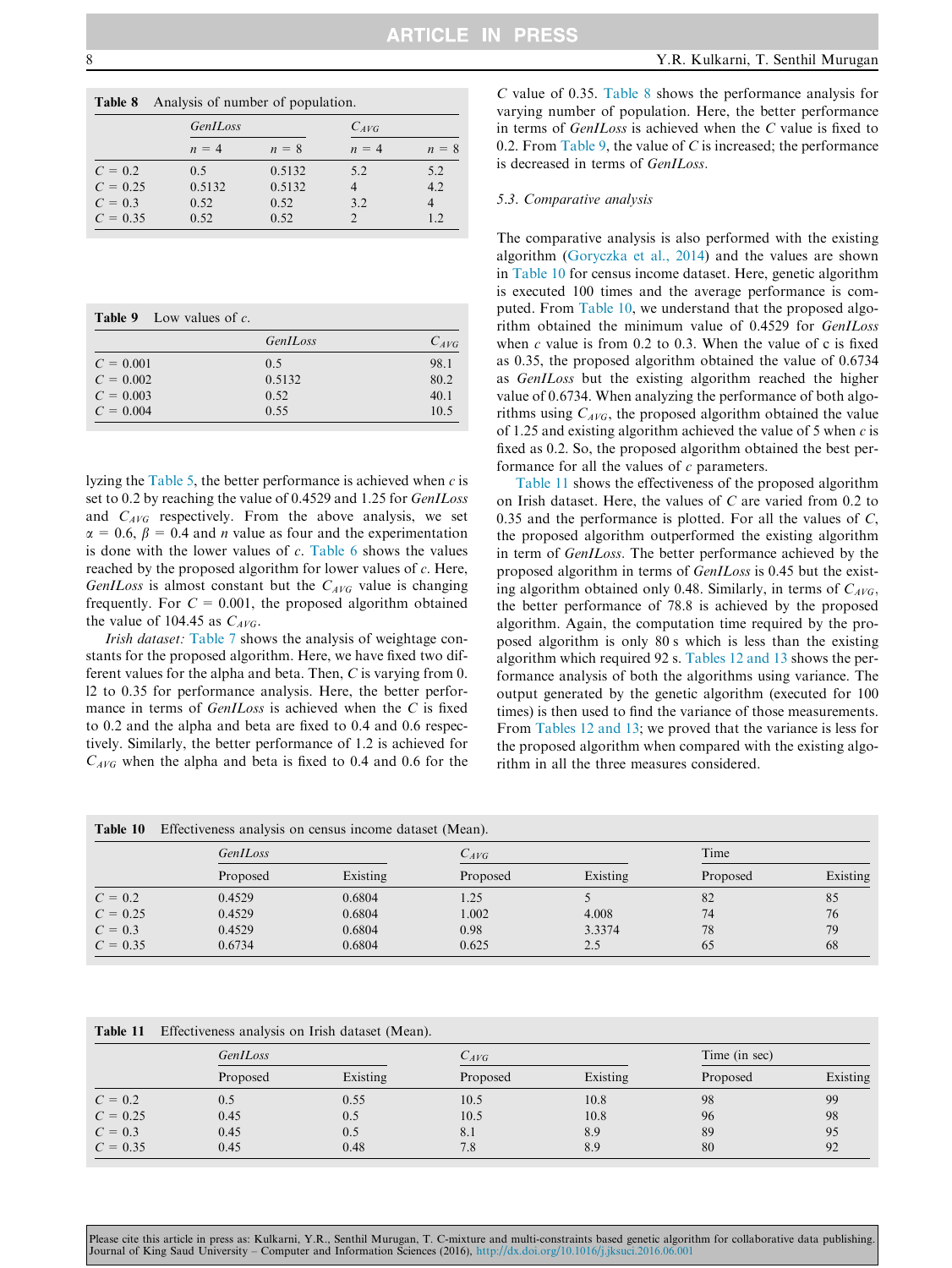## <span id="page-8-0"></span>C-mixture and multi-constraints based genetic algorithm for collaborative data publishing 9

|  | <b>Table 12</b> Effectiveness analysis on census income dataset (Variance). |  |
|--|-----------------------------------------------------------------------------|--|
|  |                                                                             |  |

|            | GenILoss |          | $C_{AVG}$ |             | Time     |          |
|------------|----------|----------|-----------|-------------|----------|----------|
|            | Proposed | Existing | Proposed  | Existing    | Proposed | Existing |
| $C = 0.2$  | 0.05     | 0.059    | 0.25      | $1 \cdot 2$ |          | 21       |
| $C = 0.25$ | 0.09     | 0.094    | 0.3       | 0.4         | 14       | 20       |
| $C = 0.3$  | 0.029    | 0.03     | 0.18      | 0.25        |          | 18       |
| $C = 0.35$ | 0.03     | 0.04     | 0.25      | 0.18        | 18       |          |

| Table 13 | Effectiveness analysis in Irish dataset (Variance). |  |  |  |  |
|----------|-----------------------------------------------------|--|--|--|--|
|----------|-----------------------------------------------------|--|--|--|--|

|            | GenILoss |          | $C_{AVG}$ |          | Time(s)  |          |
|------------|----------|----------|-----------|----------|----------|----------|
|            | Proposed | Existing | Proposed  | Existing | Proposed | Existing |
| $C = 0.2$  | 0.09     | 0.1      | 0.4       | 0.38     | 19       | 25       |
| $C = 0.25$ | 0.07     | 0.08     | 0.45      | 0.41     | 18       | 25       |
| $C = 0.3$  | 0.08     | 0.09     | 0.3       | 0.38     |          | 26       |
| $C = 0.35$ | 0.07     | 0.09     | 0.28      | 0.31     | 14       | 24       |

### 6. Conclusion

This paper presented a new privacy measure, called c-mixture for collaborative data publishing problem. Here, we considered a new kind of ''cold start problem" which occur when the data distribution is not same for multiple data providers. In order to handle this new type of problem in collaborative data publishing, a new measure called, c-mixture is proposed. This new measure considered the multiple privacy constraints into a single formula by considering the relative strength. Then, an algorithm called, CPGEN is developed using genetic algorithm and multi-objective constraints. The multi-objective optimization function considered the multiple privacy constraints along with the utility measurement to ensure high utility and privacy. The proposed algorithm is extensively analyzed using generalized information loss and average equivalence class size metric and the performance is compared with existing algorithm to prove the better or comparable utility and privacy than previous algorithms. The proposed CPGEN algorithm can be further enhanced to reduce the constraints defined in the objective function without affecting the privacy and utility.

### References

- Adult Data Set, 1996. from [<https://archive.ics.uci.edu/ml/datasets/](https://archive.ics.uci.edu/ml/datasets/Adult) [Adult>](https://archive.ics.uci.edu/ml/datasets/Adult).
- [Ayala-Rivera, McDonagh, Patrick, Cerqueus, Thomas, Murphy,](http://refhub.elsevier.com/S1319-1578(16)30028-3/h0010) [Liam, 2014. A systematic comparison and evaluation of k](http://refhub.elsevier.com/S1319-1578(16)30028-3/h0010)[anonymization algorithms for practitioners. Trans. Data Privacy](http://refhub.elsevier.com/S1319-1578(16)30028-3/h0010) [7 \(3\), 337–370](http://refhub.elsevier.com/S1319-1578(16)30028-3/h0010).
- [Byun, J.W., Sohn, Y., Bertino, E., Li, N., 2006. Secure Anonymization](http://refhub.elsevier.com/S1319-1578(16)30028-3/h0015) [for Incremental Datasets. Secure Data Management, SDM, p.](http://refhub.elsevier.com/S1319-1578(16)30028-3/h0015) [4863.](http://refhub.elsevier.com/S1319-1578(16)30028-3/h0015)
- [Byun, J.W., Kamra, A., Bertino, E., Li, N., 2007. Efficient k](http://refhub.elsevier.com/S1319-1578(16)30028-3/h0020)[anonymization using clustering techniques. Adv. Databases 4443,](http://refhub.elsevier.com/S1319-1578(16)30028-3/h0020) [188–200.](http://refhub.elsevier.com/S1319-1578(16)30028-3/h0020)
- [Chaytor, R., Wang, K., 2010. Small domain randomization: same](http://refhub.elsevier.com/S1319-1578(16)30028-3/h0025) [privacy, more utility. In: VLDB, pp. 608–618.](http://refhub.elsevier.com/S1319-1578(16)30028-3/h0025)
- [Clifton, C., Tassa, T., 2013. On syntactic anonymity and differential](http://refhub.elsevier.com/S1319-1578(16)30028-3/h0030) [privacy. Trans. Data Privacy 6 \(2\), 161–183.](http://refhub.elsevier.com/S1319-1578(16)30028-3/h0030)
- [EnamulKabir, Md., Wang, Hua, Bertino, Elisa, 2011. Efficient](http://refhub.elsevier.com/S1319-1578(16)30028-3/h0035) [systematic clustering method for k-anonymization. Acta Inf. 48](http://refhub.elsevier.com/S1319-1578(16)30028-3/h0035) [\(1\), 51–66.](http://refhub.elsevier.com/S1319-1578(16)30028-3/h0035)
- [Fouad, Mohamed R., KhaledElbassioni, Bertino, Elisa, 2014. A](http://refhub.elsevier.com/S1319-1578(16)30028-3/h0040) [supermodularity-based differential privacy preserving algorithm](http://refhub.elsevier.com/S1319-1578(16)30028-3/h0040) [for data anonymization. IEEE Trans. Knowl. Data Eng. 26 \(7\),](http://refhub.elsevier.com/S1319-1578(16)30028-3/h0040) [1591–1601.](http://refhub.elsevier.com/S1319-1578(16)30028-3/h0040)
- [Fu, Ada Wai-Chee, Wang, Ke, Wong, Raymond Chi-Wing, Wang,](http://refhub.elsevier.com/S1319-1578(16)30028-3/h0045) [Jia, Jiang, Minhao, 2014. Small sum privacy and large sum utility](http://refhub.elsevier.com/S1319-1578(16)30028-3/h0045) [in data publishing. J. Biomed. Inform. 50, 20–31.](http://refhub.elsevier.com/S1319-1578(16)30028-3/h0045)
- [Fung, B.C.M., Wang, K., Yu, P.S., 2007. Anonymizing classification](http://refhub.elsevier.com/S1319-1578(16)30028-3/h0050) [data for privacy preservation. IEEE Trans. Knowl. Data Eng.](http://refhub.elsevier.com/S1319-1578(16)30028-3/h0050) [\(TKDE\) 19 \(5\), 711–725.](http://refhub.elsevier.com/S1319-1578(16)30028-3/h0050)
- [Ghasemzadeh, M., Fung, B.C.M., Chen, R., Awasthi, A., 2014.](http://refhub.elsevier.com/S1319-1578(16)30028-3/h0055) [Anonymizing trajectory data for passenger flow analysis. Transp.](http://refhub.elsevier.com/S1319-1578(16)30028-3/h0055) [Res. Part C: Emerg. Technol. \(TRC\) 39, 63–79](http://refhub.elsevier.com/S1319-1578(16)30028-3/h0055).
- [Goryczka, Slawomir, Xiong, Li, Sunderam, Vaidy, 2013. Secure](http://refhub.elsevier.com/S1319-1578(16)30028-3/h0060) [multiparty aggregation with differential privacy: a comparative](http://refhub.elsevier.com/S1319-1578(16)30028-3/h0060) [study. In: Proceedings of the Joint EDBT/ICDT 2013 Workshops,](http://refhub.elsevier.com/S1319-1578(16)30028-3/h0060) [pp. 155–163](http://refhub.elsevier.com/S1319-1578(16)30028-3/h0060).
- [Goryczka, Slawomir, Xiong, Li, Fung, Benjamin C.M., 2014. m](http://refhub.elsevier.com/S1319-1578(16)30028-3/h0065)[privacy for collaborative data publishing. IEEE Trans. Knowl.](http://refhub.elsevier.com/S1319-1578(16)30028-3/h0065) [Data Eng. 26 \(10\), 1–14.](http://refhub.elsevier.com/S1319-1578(16)30028-3/h0065)
- [HussainKhokhar, Rashid, Chen, Rui, Benjamin, C.M., Fung, C., Lui,](http://refhub.elsevier.com/S1319-1578(16)30028-3/h0070) [Siu Man, 2014. Quantifying the costs and benefits of privacy](http://refhub.elsevier.com/S1319-1578(16)30028-3/h0070)[preserving health data publishing. J. Biomed. Inform. 50, 107–121](http://refhub.elsevier.com/S1319-1578(16)30028-3/h0070).
- [Jana, Assema, Joshi, Shubham, 2014. Enhanced m-privacy for](http://refhub.elsevier.com/S1319-1578(16)30028-3/h0075) [collaborative data publishing. Int. J. Innov. Res. Comput. Com](http://refhub.elsevier.com/S1319-1578(16)30028-3/h0075)[mun. Eng. 2 \(11\), 6590–6594.](http://refhub.elsevier.com/S1319-1578(16)30028-3/h0075)
- [Li, T., Li, N., 2007. t-closeness: privacy beyond k-anonymity and l](http://refhub.elsevier.com/S1319-1578(16)30028-3/h0080)[diversity. In: Proceedings of the IEEE International Conference on](http://refhub.elsevier.com/S1319-1578(16)30028-3/h0080) [Data Engineering \(ICDE\), pp. 106–115](http://refhub.elsevier.com/S1319-1578(16)30028-3/h0080).
- [Li, T., Li, N., 2008. Injector: mining background knowledge for data](http://refhub.elsevier.com/S1319-1578(16)30028-3/h0085) [anonymization. In: Proceedings of International Conference on](http://refhub.elsevier.com/S1319-1578(16)30028-3/h0085) [Data Engineering \(ICDE\), pp. 446–455](http://refhub.elsevier.com/S1319-1578(16)30028-3/h0085).
- [Li, Tiancheng, Li, Ninghui, Zhang, Jian, Molloy, Ian, 2012. Slicing: a](http://refhub.elsevier.com/S1319-1578(16)30028-3/h0090) [new approach for privacy preserving data publishing. IEEE Trans.](http://refhub.elsevier.com/S1319-1578(16)30028-3/h0090) [Knowl. Data Eng. 24 \(3\), 561–574.](http://refhub.elsevier.com/S1319-1578(16)30028-3/h0090)
- [Machanavajjhala, A., Gehrke, J., Kifer, D., Venkitasubramaniam, M.,](http://refhub.elsevier.com/S1319-1578(16)30028-3/h0095) [2006. l-diversity: privacy beyond k-anonymity. In: Proceedings of](http://refhub.elsevier.com/S1319-1578(16)30028-3/h0095) [the IEEE International Conference on Data Engineering \(ICDE\),](http://refhub.elsevier.com/S1319-1578(16)30028-3/h0095) [p. 24](http://refhub.elsevier.com/S1319-1578(16)30028-3/h0095).
- [Machanavajjhala, Ashwin, Gehrke, Johannes, Kifer, Daniel, Venkita](http://refhub.elsevier.com/S1319-1578(16)30028-3/h0100)[subramaniam, Muthuramakrishnan, 2007. l-diversity: privacy](http://refhub.elsevier.com/S1319-1578(16)30028-3/h0100)